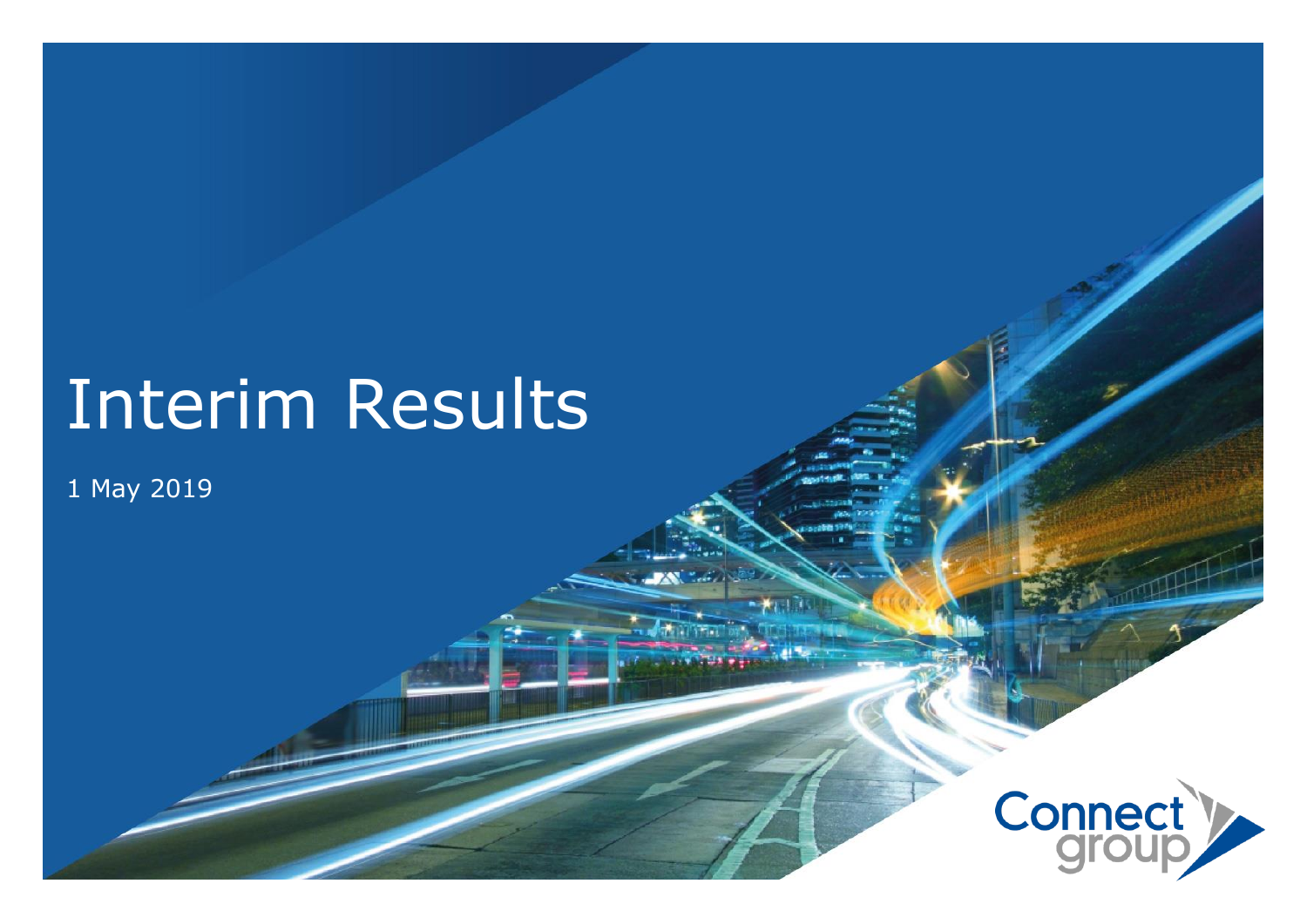## Jos

Chief Executive Officer



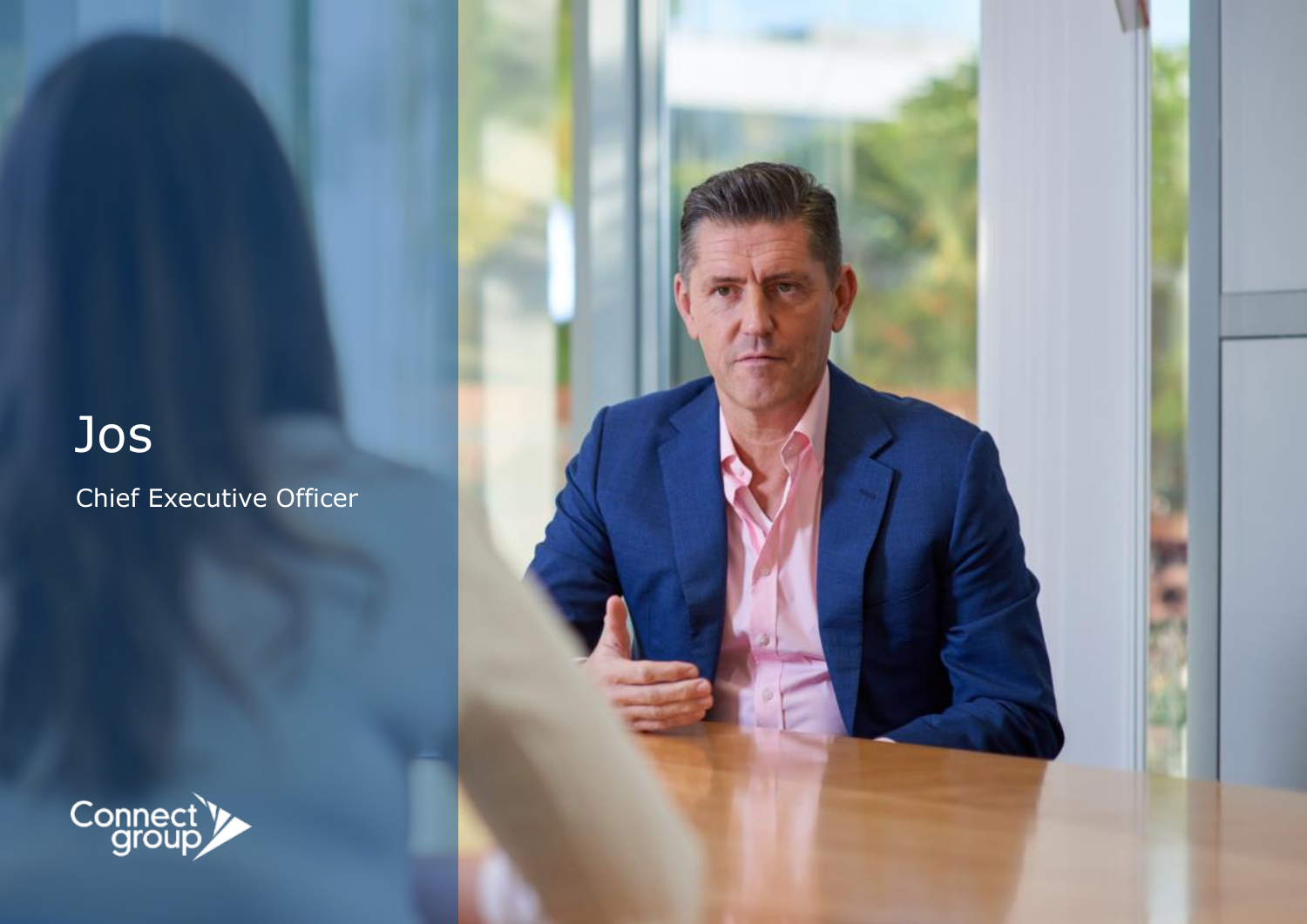

#### **Group trading in line with expectations**

| Revenue             | £732.5m | $-4.4%$  |
|---------------------|---------|----------|
| <b>EBITDA</b>       | £18.0m  | $-25.6%$ |
| Operating profit    | £13.0m  | $-27.8%$ |
| <b>Adjusted PBT</b> | £9.9m   | $-34.4%$ |
| <b>Adjusted EPS</b> | 3.2p    | $-36.0%$ |
| Free cash flow      | £5.8m   | $-42.0%$ |

#### **Prudent capital management**

| Capex    | E2.7m  | $-40.9\%$ |
|----------|--------|-----------|
| Net Debt | £77.5m | $-7.3\%$  |

#### **Operational progress**

Priorities for FY19 on track

Smiths News applying strong cost control and driving profit improvement Tuffnells impacted by challenges that have carried over from H2 18 Group strategy focused on business unit accountability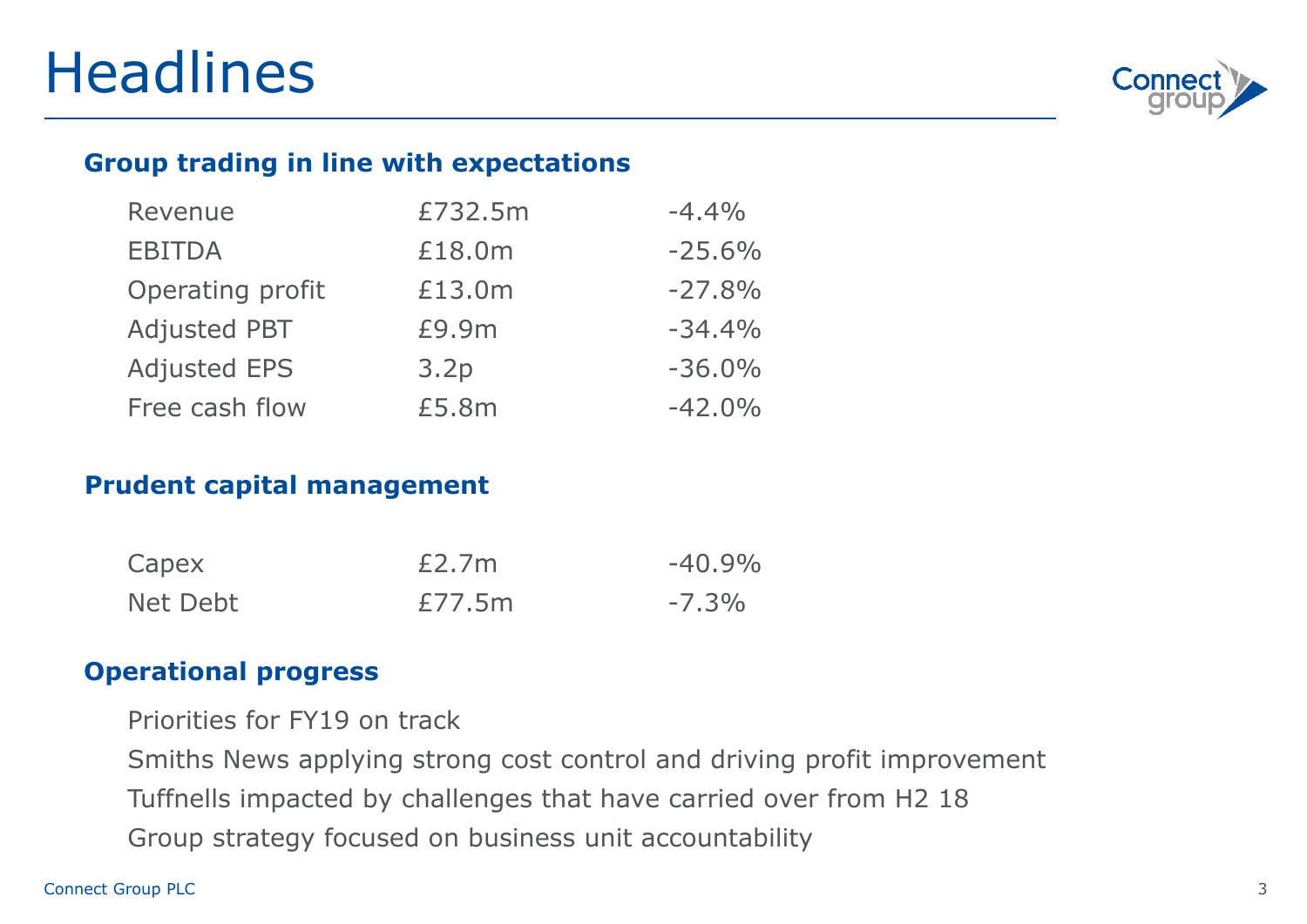### SmithsNews

#### **Revenue**

| £639.4m | $-4.0\%$                         |  |  |  |
|---------|----------------------------------|--|--|--|
|         | <b>Adjusted Operating Profit</b> |  |  |  |
| £20.3m  | $120.1\%$                        |  |  |  |



**Revenue** £13.0m  $-3.0\%$ **Adjusted Operating Profit** £1.3m 0.0%

### Smiths News

- ► Focused leadership and accountability
- ► Removal of distractions related to Group integration
- Efficiencies in core operations offsetting revenue decline
- Excellent progress with contract renewals
- Good performance against relevant service KPIs
- Return to stability underpinning Group strategy

### DMD

- Solid performance in the period
- Mitigation for loss of BA contract managed through decisive cost reduction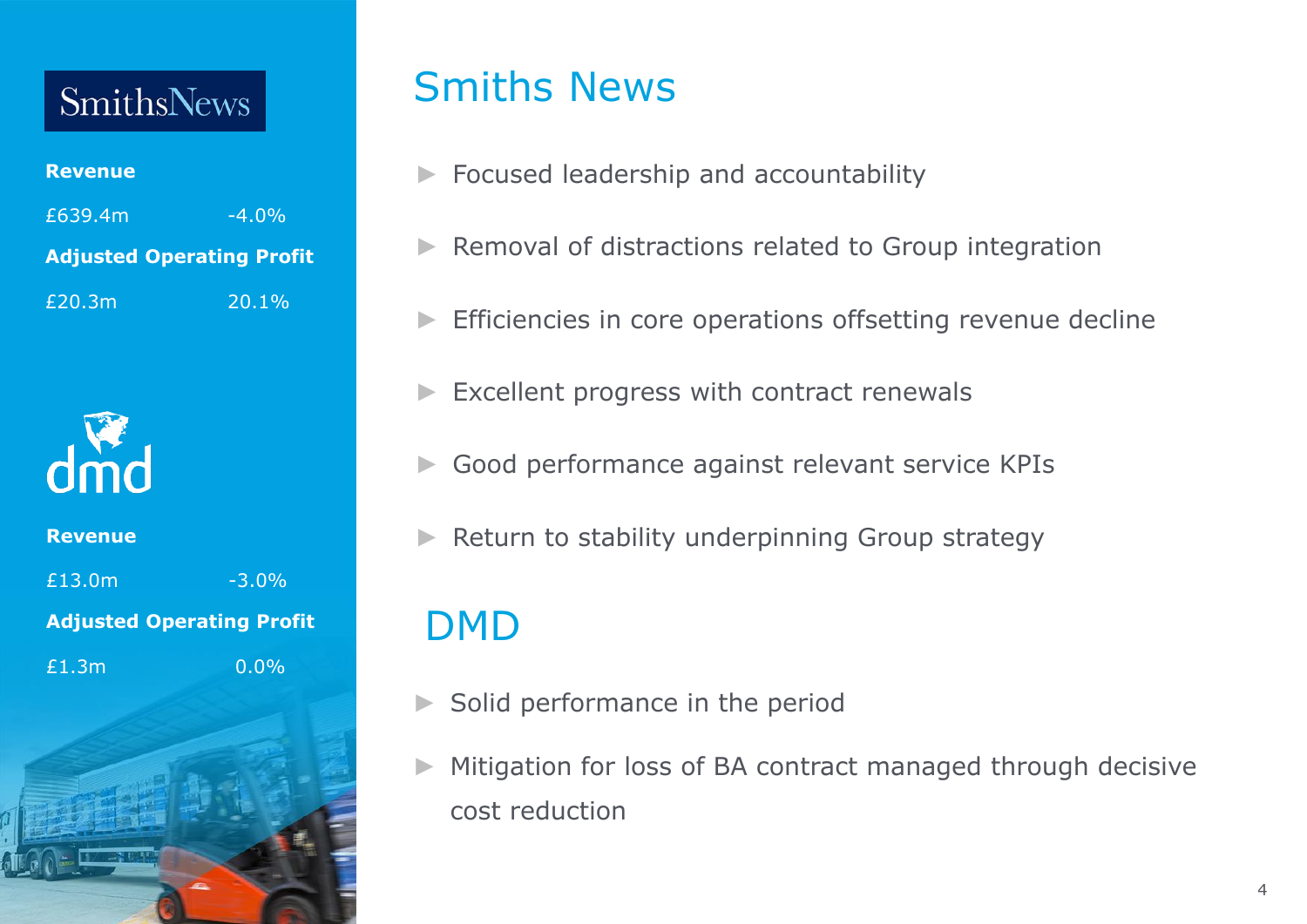## **Tuffnells**.

| Revenue |  |
|---------|--|
|         |  |

 $£80.2m$   $-8.1%$ 

**Adjusted operating loss**

£8.6m n/a

#### **Adjusted operating loss trend**

H1 18 £0.2m loss

H2 18 £5.0m loss

### **Tuffnells**

- ► Performance impacted by legacy challenges from FY18
	- $\blacktriangleright$  Revenue decline
	- ► Insufficiently variable cost base
- Management actions gaining traction:
	- ► Increased revenue per consignment
	- ► Pricing and billing initiatives
- ► Confident of improvement in H2 with momentum going into FY20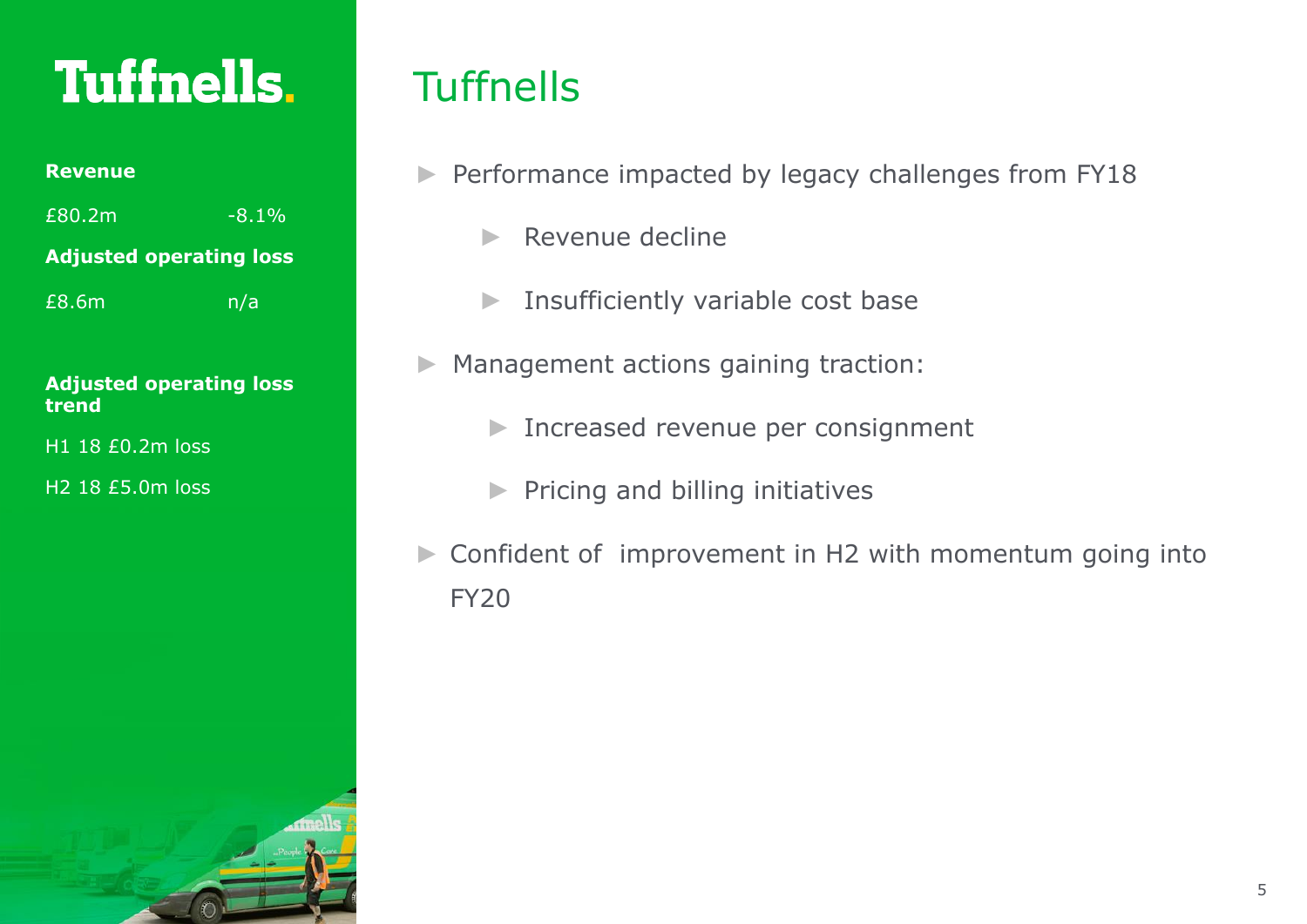

# **Tuffnells**

**Peter**  CEO Tuffnells

## **Tuffnells**.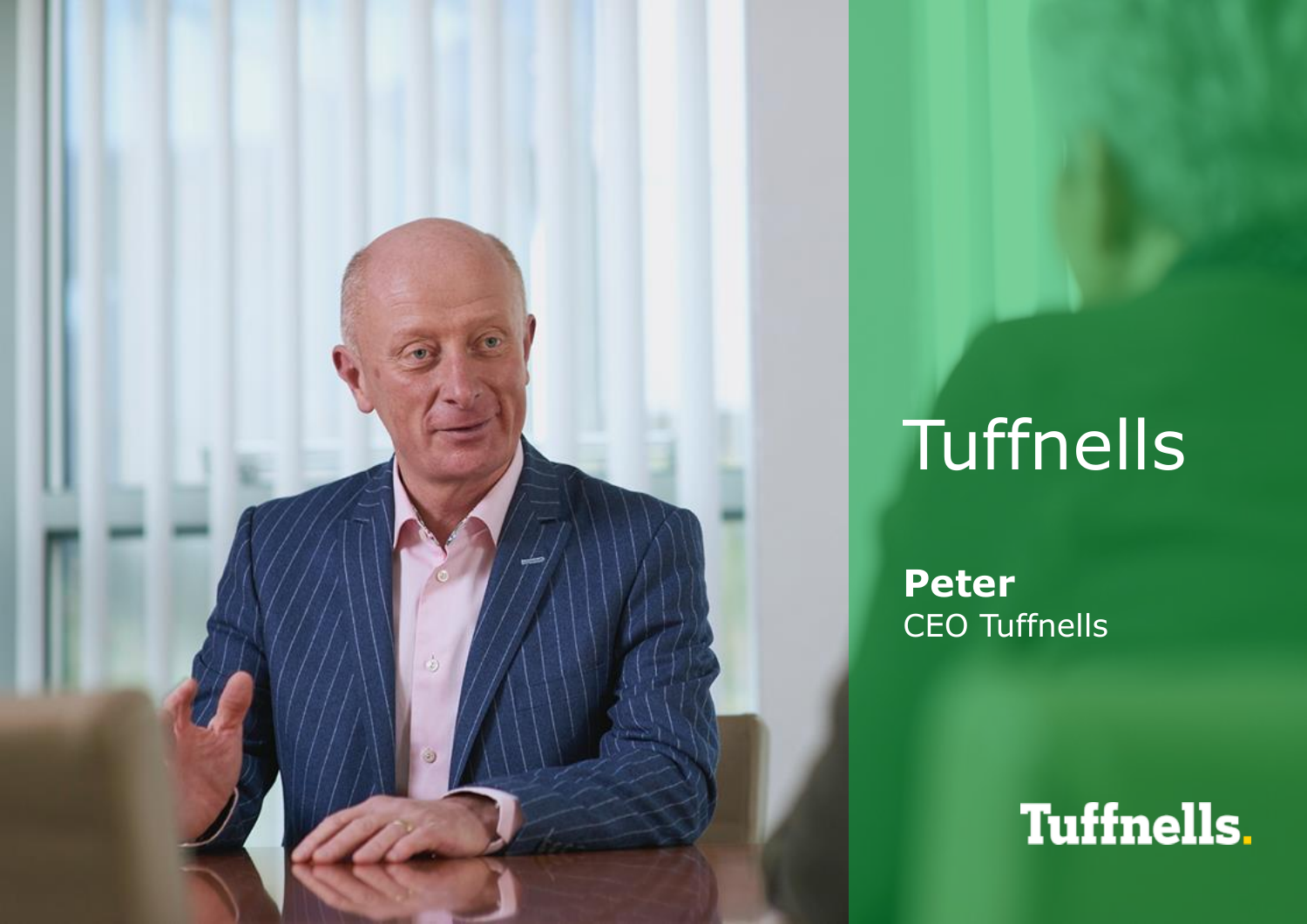## **Tuffnells**.



### Transformation initiatives

- Cost reduction initiatives starting to gain traction
- Strong focus on cost management and control
- Cost-to-serve model developed and part of Tuffnells' DNA
- Loss making customers renegotiated or exited
- Targeted pricing initiatives launched
- Transition to the right product mix for our infrastructure
- Plans to increase service standards
- New business pipeline management improved
- Overall business analytics and ability to forecast enhanced
- Investing in fleet and driver retention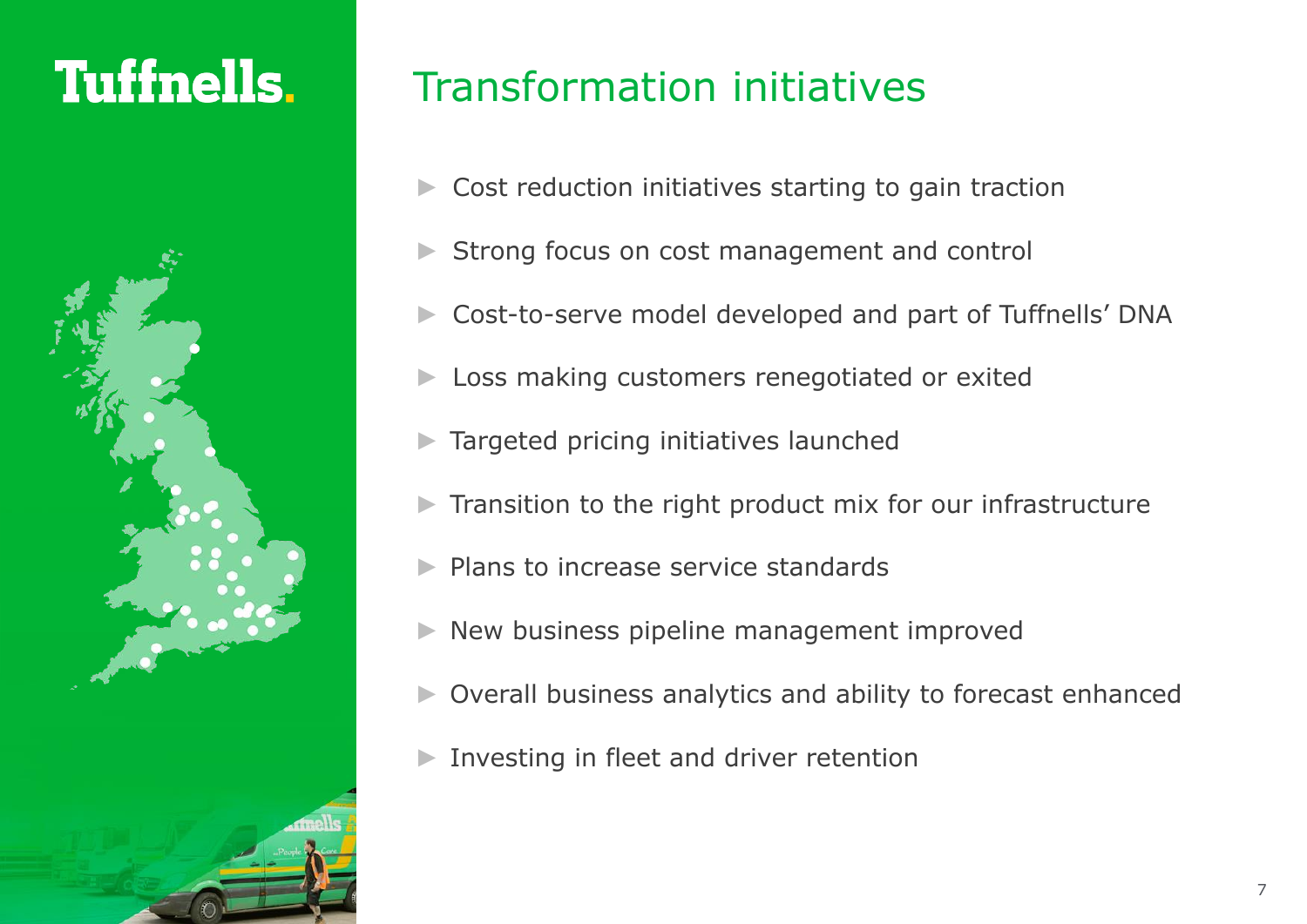

## Tony Chief Financial Officer

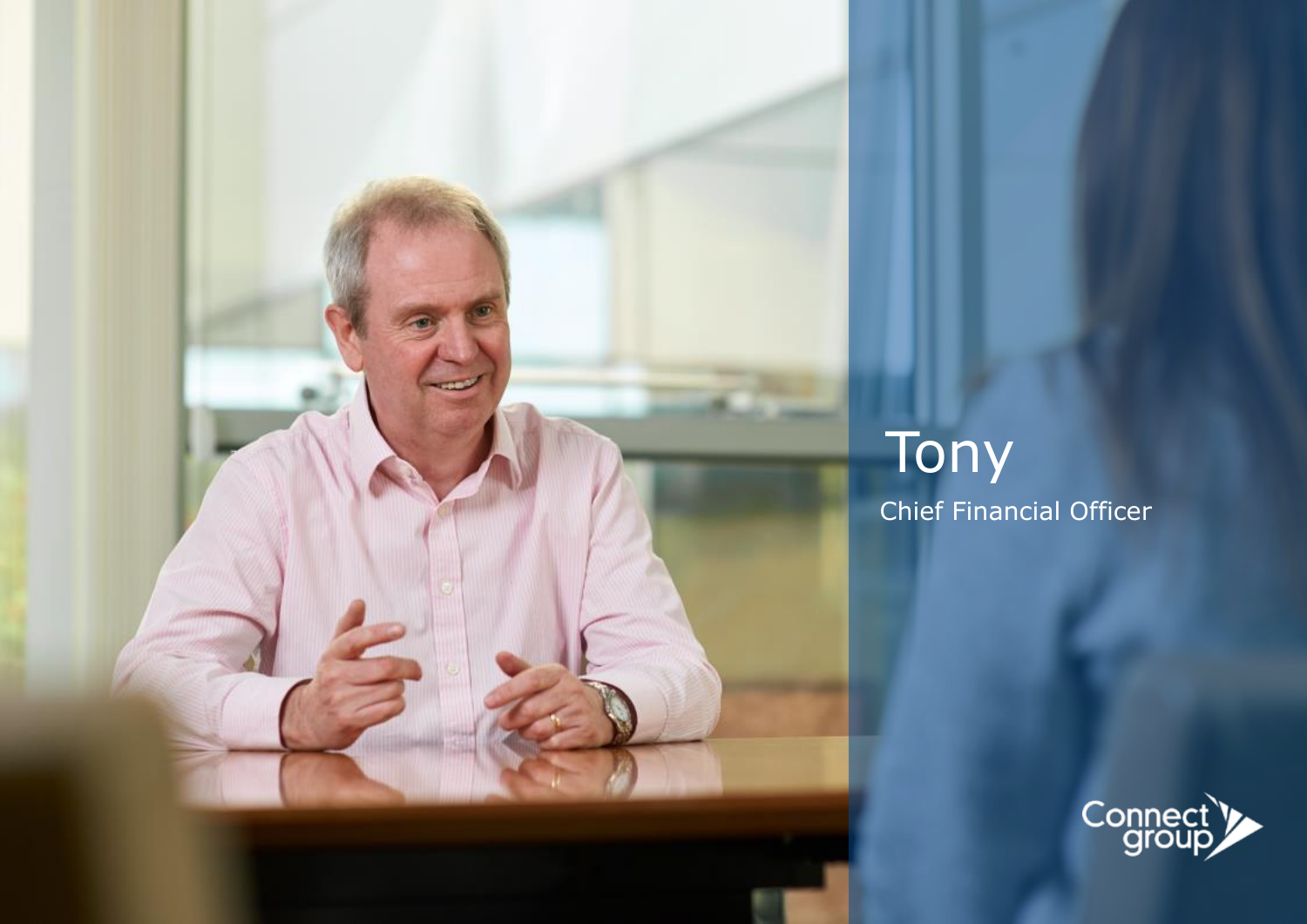

| <b>£m Adjusted</b>            | H1 2019 | H1 2018 |
|-------------------------------|---------|---------|
| <b>Smiths News</b>            | 20.3    | 16.9    |
| <b>DMD</b>                    | 1.3     | 1.3     |
| <b>Tuffnells</b>              | (8.6)   | (0.2)   |
| <b>Group operating profit</b> | 13.0    | 18.0    |
| Net finance charges           | (3.1)   | (2.9)   |
| <b>Group PBT</b>              | 9.9     | 15.1    |
| Tax                           | (1.9)   | (3.0)   |
| <b>Group PAT</b>              | 8.0     | 12.1    |
|                               |         |         |
| Number of shares              | 246.2   | 245.7   |
| Earnings per share            | 3.2p    | 5.0p    |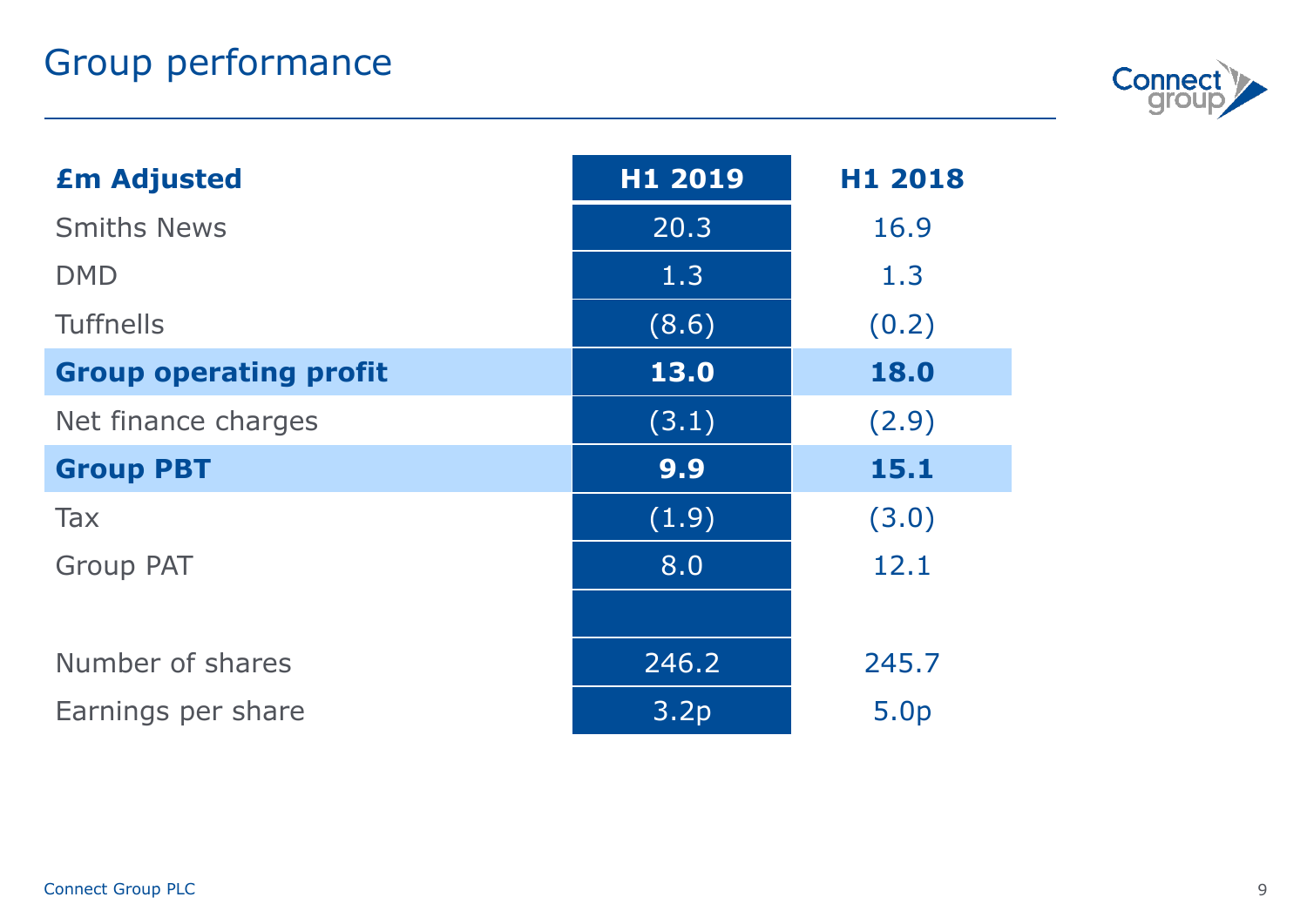### Adjusting items



| Em                                   | H1 2019 | H1 2018 |
|--------------------------------------|---------|---------|
| Network and re-organisation costs    | (1.3)   | (0.5)   |
| Vacant property                      |         | 0.5     |
| <b>IPR</b> settlement income         | 0.3     |         |
| Sale and leaseback costs             | (0.5)   |         |
| Pension 'buy in' costs               | (1.5)   |         |
| Brierley Hill insurance claim        | (0.2)   |         |
| NMW Regulatory compliance            | 0.1     |         |
| Impairment of non-current assets     |         | (2.0)   |
| Amortisation of acquired intangibles | (3.5)   | (3.6)   |
| <b>Total before taxation</b>         | (6.6)   | (5.6)   |
| <b>Taxation</b>                      | 1.4     | 1.1     |
| <b>Total after taxation</b>          | (5.2)   | (4.5)   |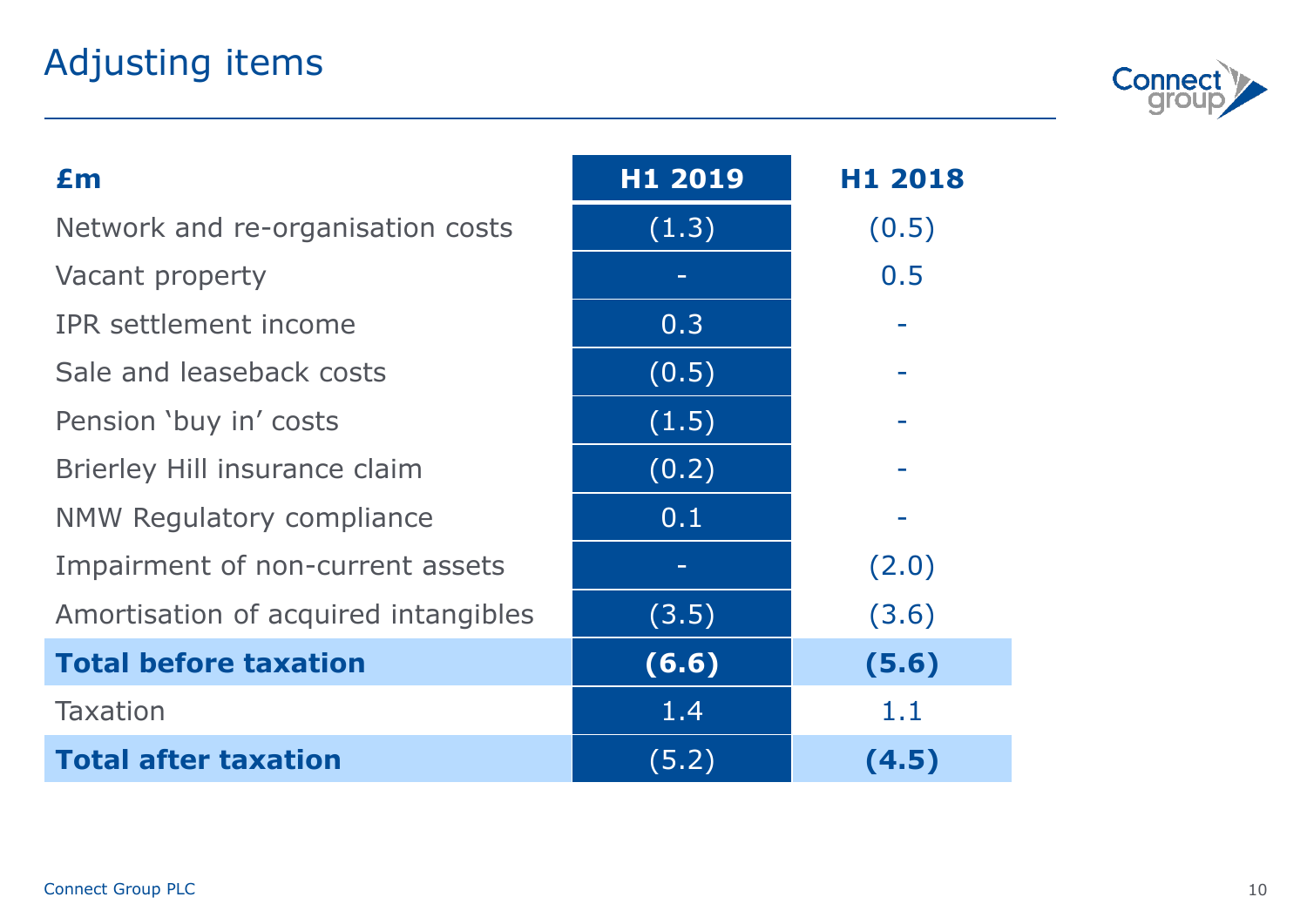

| £m                            | H1 2019 | H1 2018     |
|-------------------------------|---------|-------------|
| Operating profit – adjusted   | 13.0    | 18.0        |
| Depreciation and amortisation | 5.0     | 6.2         |
| <b>EBITDA</b>                 | 18.0    | 24.2        |
| Working capital movement      | 2,4     | 1.8         |
| Capital expenditure           | (2.7)   | (4.4)       |
| Finance lease payments        | (1.5)   | (1.9)       |
| Net interest paid             | (2.6)   | (3.5)       |
| <b>Taxation</b>               | (1.2)   | (3.4)       |
| Adjusted items                | (6.8)   | (2.7)       |
| Other                         | 0.2     | (0.1)       |
| <b>Free cash flow</b>         | 5.8     | <b>10.0</b> |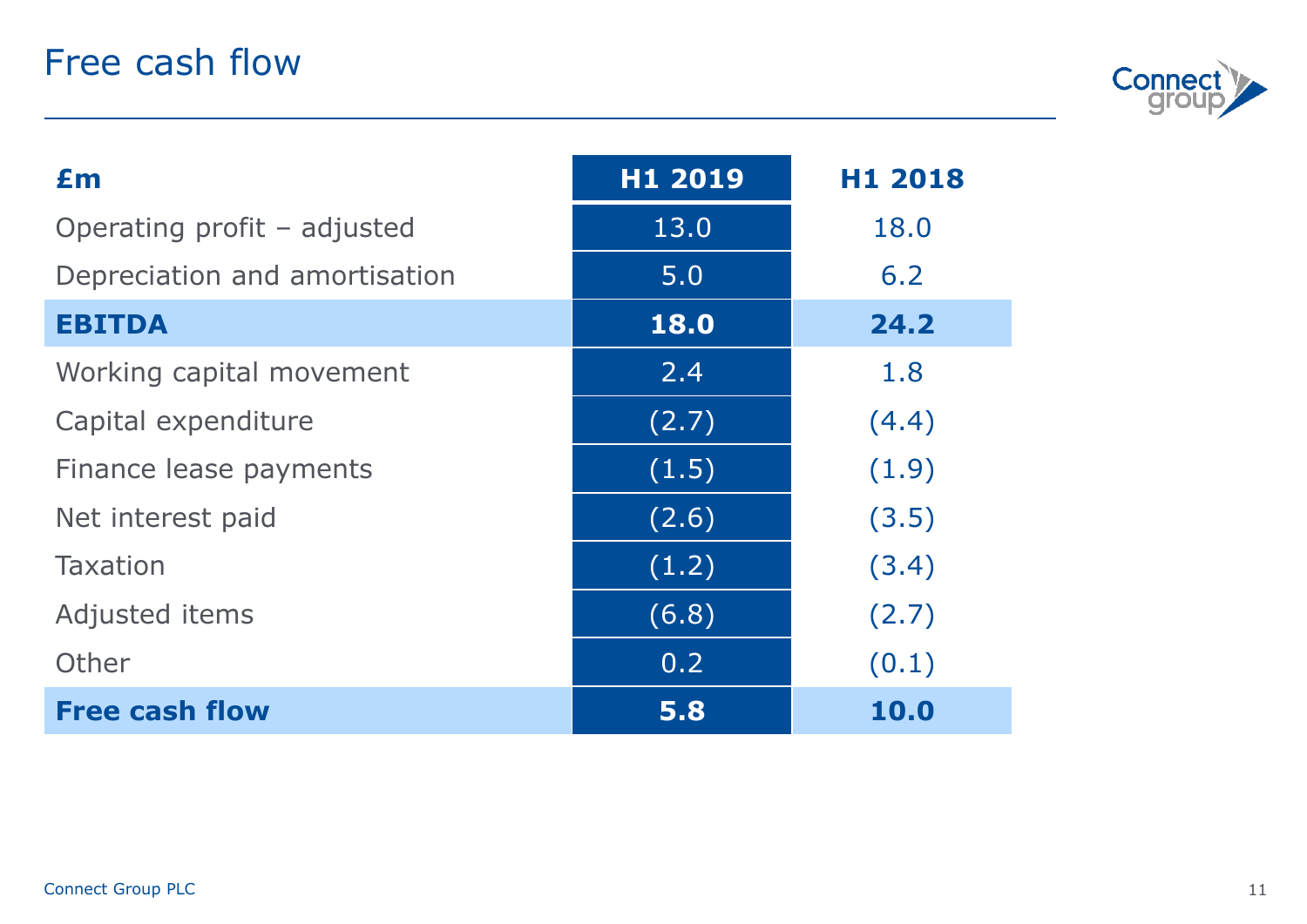### Net debt



| £m                                                   | H1 2019 | H1 2018 |
|------------------------------------------------------|---------|---------|
| <b>Opening net debt</b>                              | (83.4)  | (82.1)  |
| Free cash flow to equity                             | 5.8     | 10.0    |
| Finance lease creditor movement                      | 1.5     | 1.5     |
| Pension deficit                                      | (1.2)   | (2.5)   |
| Dividend paid                                        |         | (16.5)  |
| Disposal proceeds                                    |         | 13.7    |
| Discontinued disposal proceeds to<br>repay overdraft |         |         |
| Other                                                | (0.2)   | 1.3     |
| Discontinued operations cash flow                    |         | (9.0)   |
| <b>Closing net debt</b>                              | (77.5)  | (83.6)  |
| Net debt : EBITDA                                    | 1.95x   | 1.86x   |

Connect Group PLC • Committed Bank facilities of £175m to January 2021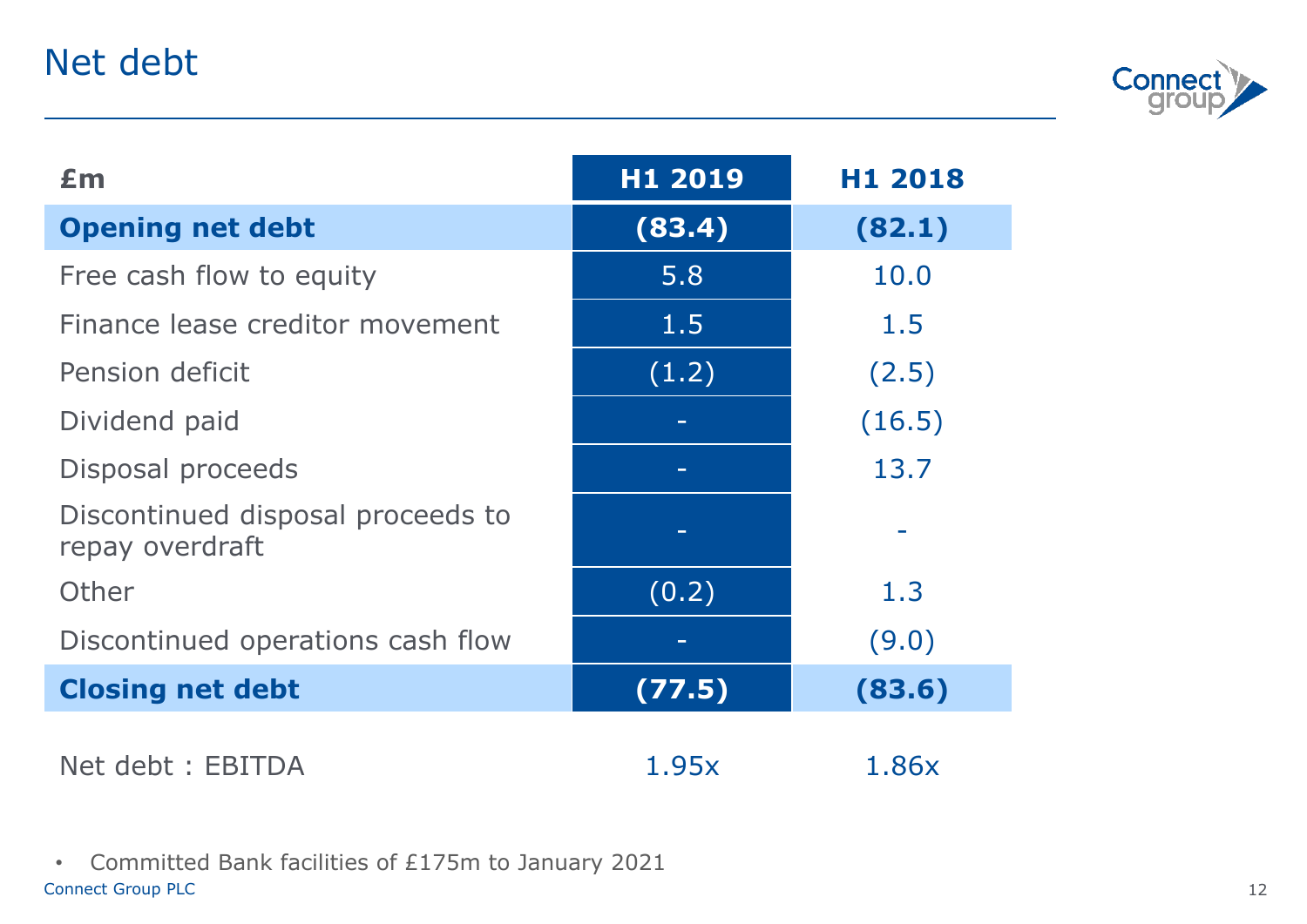# Summary and Q&A



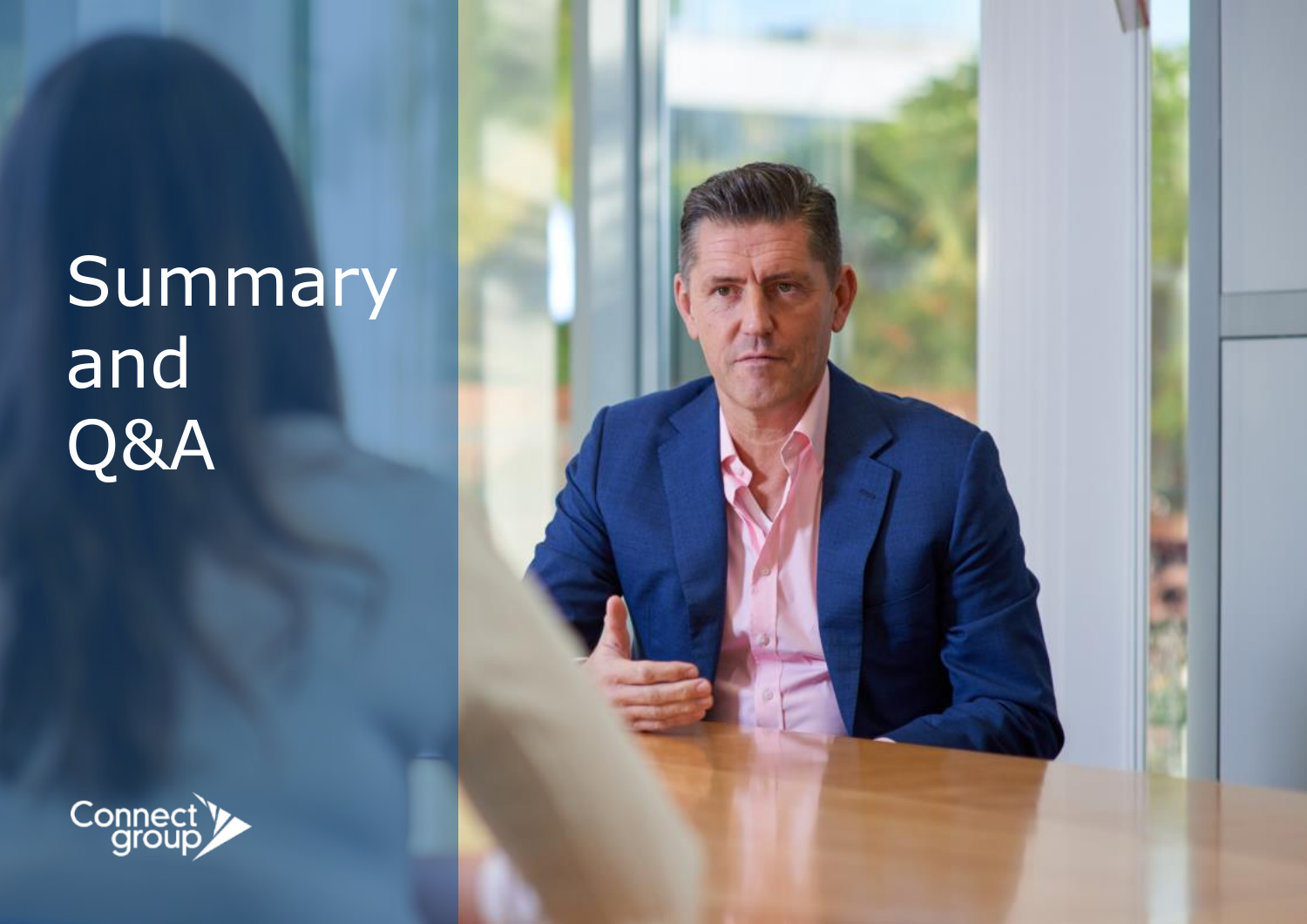## FY19 Priorities



| <b>FY19</b><br>priorities                   |  |  |  |  | <b>Status</b>                       |
|---------------------------------------------|--|--|--|--|-------------------------------------|
| <b>Tuffnells H2</b><br>profitability        |  |  |  |  | Initiatives<br>gaining traction     |
| SN contract<br>renewals                     |  |  |  |  | 98% magazines<br>65% total          |
| <b>SN</b> cost<br>savings                   |  |  |  |  | Outperforming<br>expectations       |
| Connect <sup>1</sup><br>way <sub>&lt;</sub> |  |  |  |  | Plans, resources,<br>model facility |
| Head office<br>streamlining                 |  |  |  |  | Further<br>initiatives<br>planned   |
| Core values<br>roll-out                     |  |  |  |  | Well received<br>and applied        |
| Progress - Jan 19                           |  |  |  |  |                                     |

Progress - Apr 19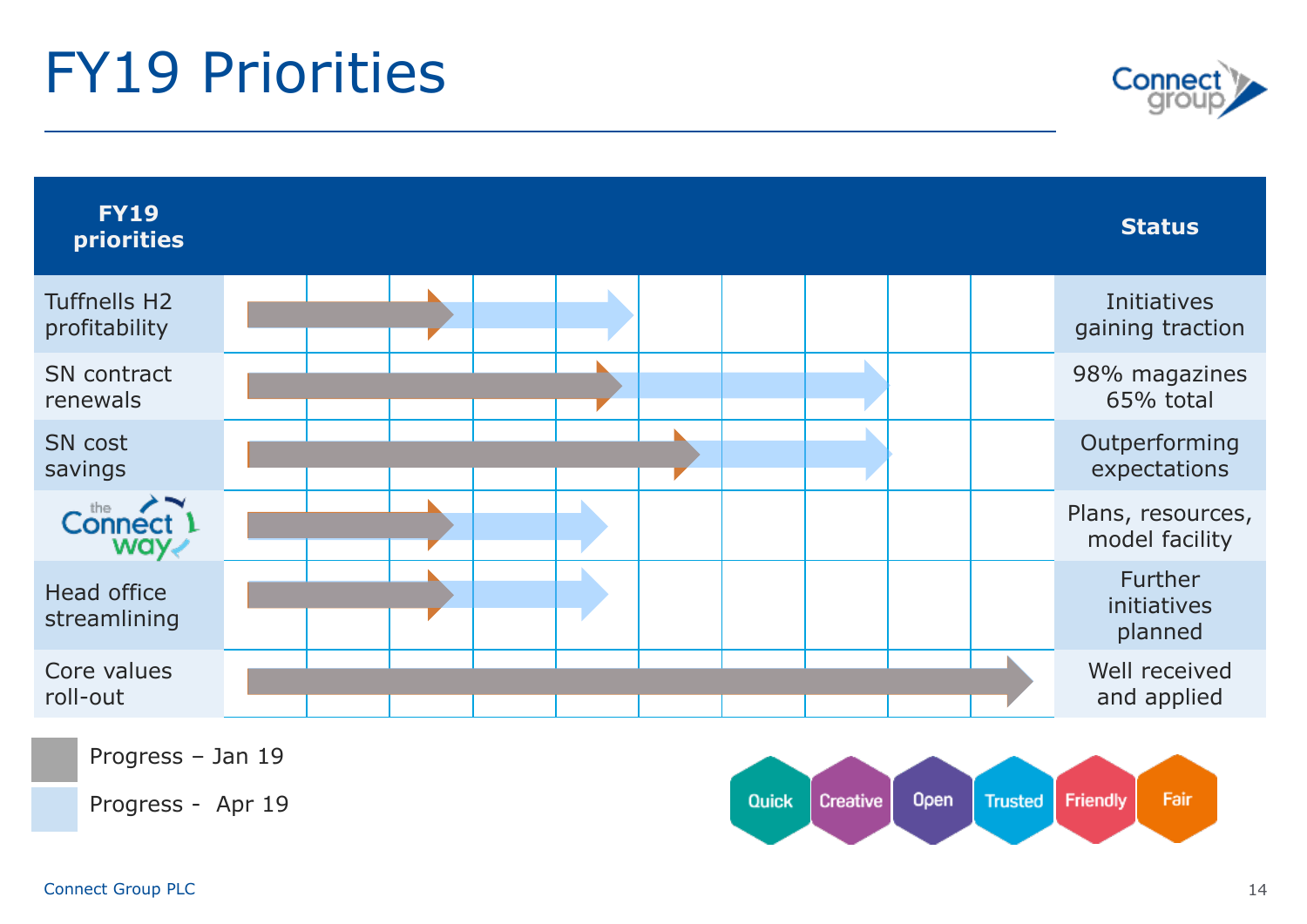### **Summary**



### **Trading**

- Overall performance in line with expectations
- ► Smith News exceeding expectations
- ► Tuffnells impacted by legacy challenges
- ► Central services model aiding performance

### **Strategy**

- ► Smiths News strategy firmly on track
- $\blacktriangleright$  Tuffnells turnaround focused on a sustainable fix
- ► Lean principles embedding across the organisation
- ► Balancing interests of all stakeholders

### **Outlook**

- Overall trading in line with expectations
- ► Progressing sale & leaseback
- ► Maintaining capital management discipline